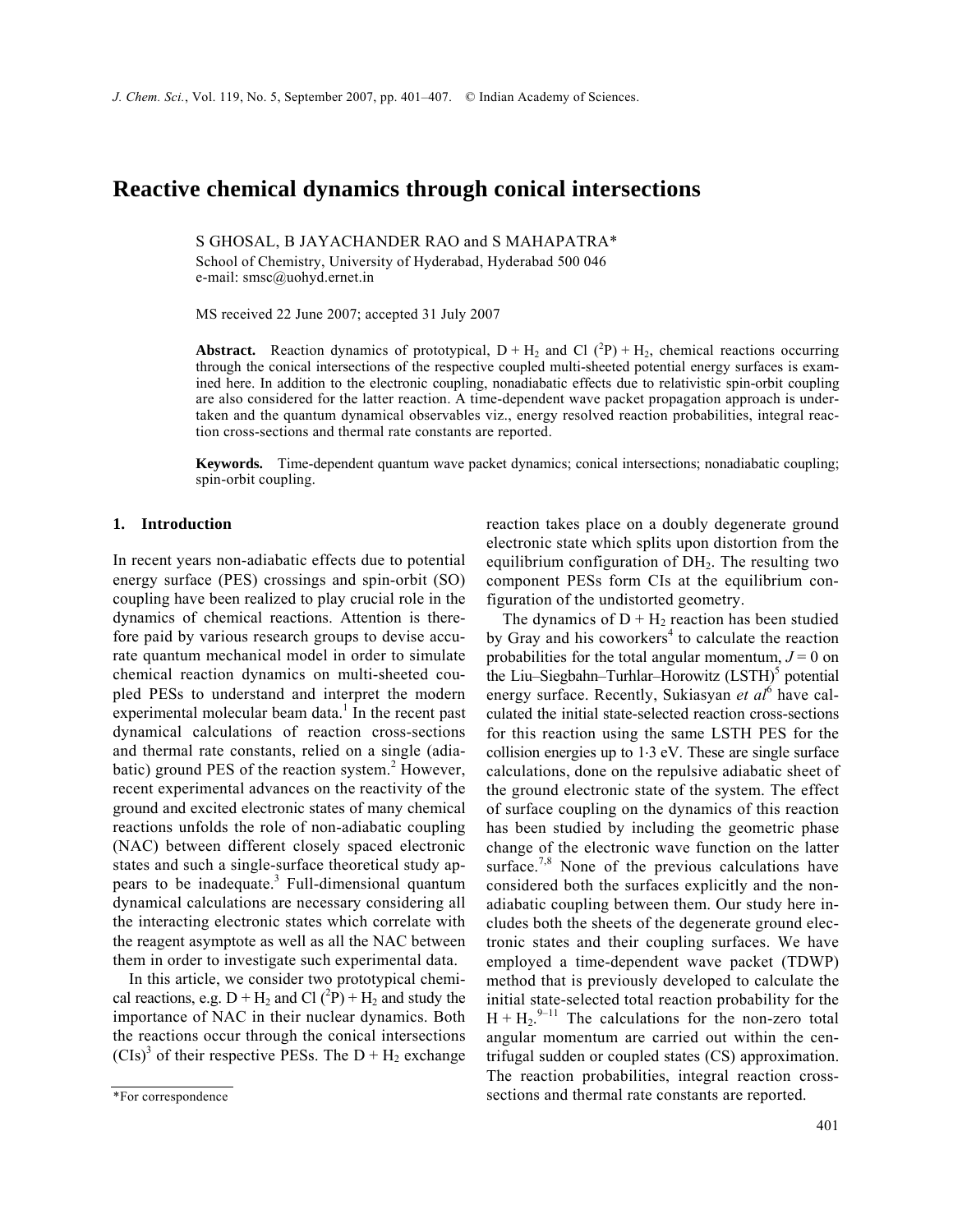The reactions between halogen atoms and molecular hydrogen represent prototypical examples to study and understand the effect of spin orbit (SO) coupling in the dynamics.<sup>12</sup> The approach of the  $H_2$  molecule to the Cl atom splits the threefold degeneracy of the  ${}^{2}P$ state and leads to three adiabatic electronic states with  ${}^{2}\Sigma_{1/2}$ ,  ${}^{2}\Pi_{3/2}$  and  ${}^{2}\Pi_{1/2}$  symmetries in collinear geometries (1 $^{2}$ A', 1 $^{2}$ A'' and 2 $^{2}$ A' symmetries, respectively, in non-collinear geometries) (cf. figure 1 of ref. 13). In reagent arrangement, the first two states correspond to the ground  ${}^{2}P_{3/2}$  SO state of the atomic Cl, and the third state correlates to its excited  ${}^{2}P_{1/2}$  SO state. The two states of  ${}^{2}A'$  symmetry form CIs in the collinear geometry. In the product arrangement, the  ${}^{2}\Sigma_{1/2}$ adiabatic state correlates with the electronic ground state of the products, whereas the other two states correlate with the electronically excited products. The latter two states are adiabatically closed at low and moderate collision energies, but they may yield products in their electronic ground state via nonadiabatic transitions to the  ${}^{2}\Sigma_{1/2}$  electronic state.<sup>14</sup>

 Recently, we have studied the dynamics of the Cl  $(^{2}P) + H_2$  reaction for the total angular momentum  $J = 0.5$ , by considering the electronic and SO coupling.<sup>15</sup> We here extended this study to calculate the reaction probabilities for all non-zero values of *J* within the CS approximation. The reaction crosssections and the thermal rate constants are obtained from the calculated reaction probabilities in both uncoupled and coupled surface situations and the results are compared with the available theoretical and experimental results.<sup>16–19</sup> Here we note that, the uncoupled surface results reported in this paper refer to the treatment of the nuclear dynamics on the lower adiabatic sheet only without including any non-adiabatic coupling in the dynamics. The rest of the paper is organized in the following way; in §2, we present the theoretical formalism employed for this work. The results for the  $D + H_2$  and Cl  $(^2P) + H_2$  reactions are presented and discussed in §3. A summary of our findings are presented in §4.

## **2. Theory**

We have employed a  $TDWP^{20}$  approach to calculate the dynamical observables, e.g. the initial state-selected and energy resolved reaction probabilities, integral reaction cross-sections and thermal rate constants. The reaction probabilities are calculated from the expectation values of the quantum flux operator on the basis of energy normalized time-independent reactive scattering wave function. The initial wave packet (WP),  $|\psi(t=0)\rangle$ , pertaining to the reagents is prepared in the asymptotic reagent channel where there is no interaction between the reagent atom and diatom. This WP is propagated in the coupled manifold of electronic states of the respective system by solving the time-dependent Schrödinger equation (TDSE) numerically on a grid. For an explicitly timeindependent Hamiltonian the solution reads

$$
|\psi(t)\rangle = \exp\left[\frac{-i\hat{H}t}{\hbar}\right]|\psi(t=0)\rangle, \tag{1}
$$

where  $|\psi(t)\rangle$  is the wave function of the reacting system at time *t*, and *Ĥ* defines the Hamiltonian operator of the collisional system. The initial wave function,  $|\psi(t=0)\rangle$  in the asymptotic reactant channel can be represented as a product of the translational wave function for the approach of the atom to the diatom and the rovibrational wavefunction of the diatomic reagent molecule (here  $H_2$ ).

For the D + H<sub>2</sub> system, the reaction occurs on  $2 \times 2$ coupled electronic states. Therefore, the interaction Hamiltonian in a diabatic electronic basis can be written as

$$
H^{d} = T_{N} \begin{pmatrix} 1 & 0 \\ 0 & 1 \end{pmatrix} + \begin{pmatrix} U_{11} & U_{12} \\ U_{21} & U_{22} \end{pmatrix},
$$
 (2)

where  $T_N$  represents the diagonal nuclear kinetic energy operator and the second term represents the nondiagonal electronic part of the Hamiltonian in the diabatic electronic basis. In terms of the mass-scaled body-fixed (BF) Jacobi coordinates *R*, *r* and <sup>γ</sup> (symbols representing their usual meaning) and for the total angular momentum  $J \neq 0$ ,  $T_N$  is given by

$$
T_N = -\frac{\hbar}{2\mu} \left[ \frac{\partial^2}{\partial R^2} + \frac{\partial^2}{\partial r^2} \right] + \frac{\hat{j}}{2\mu r^2} + \frac{\hat{l}}{2\mu R^2}.
$$
 (3)

The quantities  $U_{11}$  and  $U_{22}$  in (2) are the energies of the two diabatic electronic states and,  $U_{12} = U_{21}$ , represent the electronic coupling between them. The operator  $\hat{j}$  defines the diatomic rotational angular momentum and  $\hat{l}$  is the orbital angular momentum operator. The quantity,  $\mu$  represents the three-body reduced mass calculated accordingly from the masses of the three atoms involved in the reaction. The BF *z*-axis is defined to be parallel to *R* and the diatom lies in the (*x, z*) plane. Within the CS approximation<sup>21</sup> the quantity  $\hat{j}_z$  is expressed as

$$
\hat{l}^{2} \equiv (\hat{J} - \hat{j})^{2} = \hat{J}^{2} + \hat{j}^{2} - 2\hat{lj}_{Z}, \qquad (4)
$$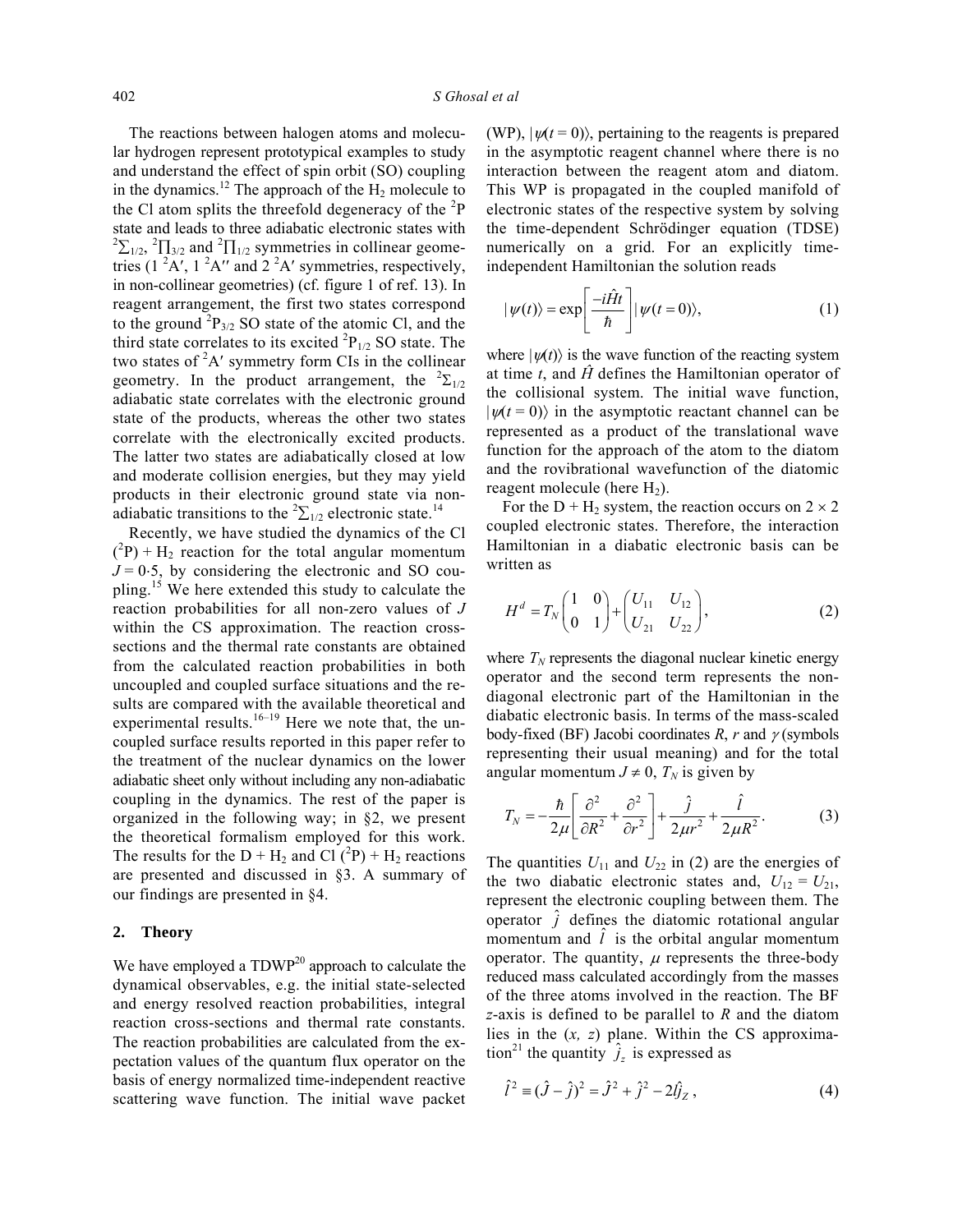where  $\hat{J}$  is the total angular momentum operator and  $\hat{J}_z$ and  $\hat{j}_z$  are the respective BF *z* components of  $\hat{J}$  and  $\hat{j}$ . The elements of the diabatic electronic Hamiltonian matrix of (2) are obtained by diabatizing the adiabatic electronic Hamiltonian matrix through a similarity transformation using a unitary adiabaticto-diabatic transformation matrix (*S*). The two adiabatic sheets of the double many body expansion (DMBE) potential energy surface developed by Varandas *et al*<sup>22</sup> are diabatized<sup>9,10,23</sup> and used in the present calculations.

 The inclusion of SO coupling in the dynamics of Cl  $(^{2}P)$  + H<sub>2</sub> reaction, on the other hand leads to a problem involving six coupled electronic states.<sup>14</sup> This can be reduced to a three states problem in a suitable complex basis representation.<sup>24</sup> In a diabatic electronic basis, the nuclear part of the Hamiltonian becomes a  $3 \times 3$  diagonal matrix and the non-diagonal electronic part of the Hamiltonian involves six potential energy surfaces,<sup>24</sup> three diabatic PESs ( $V_{\Sigma}$ ,  $V_{\Pi}$ ) and  $V_2$ ), one electronic coupling surface  $(V_1)$ , and two SO coupling surfaces (*A* and *B*). The explicit form of the electronic Hamiltonian matrix becomes

$$
H = \begin{pmatrix} V_{\Sigma} & -V_{1} - i\sqrt{2}B & V_{1} \\ -V_{1} + i\sqrt{2}B & V_{\Pi} + A & V_{2} \\ V_{1} & V_{2} & V_{\Pi} - A \end{pmatrix}.
$$
 (5)

The elements of the above six PESs are calculated by Capecchi and Werner employing the state-of-the-art *ab initio* methods.14 We use their PESs in our dynamical studies below.

 The reaction probability is obtained from the expectation value of the flux operator in the basis of energy normalized reactive scattering wave function. This is calculated in the asymptotic product channel and on a dividing surface which separates the products from the reactants. The energy normalized wave functions are obtained by Fourier transforming the time-evolved WP along the divide surface. The explicit expression for the state-selected and energy resolved reaction probability in a diabatic electronic representation, is given by $9$ 

$$
P_{\mathcal{Y}}^{R}(E) = \frac{h}{2\pi\mu} \sum_{k=1}^{n} \text{Im}
$$

$$
\left[ \langle \phi_{k}^{d}(R, r_{d}, \gamma, E) | \left| \frac{\partial \phi_{k}^{d}(R, r_{d}, \gamma, E)}{\partial r} \right\rangle \right]_{r=r_{d}}, \quad (6)
$$

where, the summation runs over all diabatic electronic states involved in the reaction dynamics. The quantity on the right hand side of (6) is integrated over the entire range of  $R$  and  $\gamma$  to obtain the reaction probability starting from a given vibrational and rotational  $(v, j)$ state of the reagent diatom.

 In the adiabatic electronic representation the electronic part of the Hamiltonian is diagonal and the non-adiabatic coupling elements appear as off-diagonal elements in the nuclear Hamiltonian. Hence the flux operator in the adiabatic electronic basis possesses off-diagonal elements. Consequently, the probability expression in the adiabatic electronic basis, contains the off-diagonal electronic contributions in contrast to the same in the diabatic electronic representation (for details please see ref. 25 and references therein).

 The cumulative reaction probability for a given initial state  $(v, j)$  is calculated by summing up the reaction probability results for different partial wave contributions of the total angular momentum *J*. The total reaction cross-section is calculated from the reaction probability  $as^{26}$ 

$$
\sigma_{\mathbf{y}}(E) = \frac{\pi}{\kappa^2} \sum_{\Omega=0}^{j} \frac{g_{\Omega}}{(2j+1)} \sum_{J\geq\Omega}^{J_{\text{max}}}(2J+1) P_{\mathbf{y}}^{J\Omega}(E). \tag{7}
$$

where the quantity  $g_{\Omega}$  is the degeneracy factor ( $g_{\Omega} = 1$ for  $\Omega = 0$ , and  $g_{\Omega} = 2$  for  $\Omega \neq 0$ ,  $\Omega$  being the projection quantum number of the total angular momentum *J*) and  $\kappa$  is the weight of the translational component of the initial WP.

The initial state-selected thermal rate constant<sup>27</sup> can be obtained from the total reaction cross-section as

$$
k_{vj}(T) = \sqrt{\frac{8k_B T}{\pi \mu}} \frac{1}{(k_B T)^2} \int_0^{\infty} E \sigma_{vj}(E) e^{-E/k_B T} dE, \quad (8)
$$

where  $k_B$  is the Boltzmann constant. Finally, the rotationally averaged thermal rate constant can be obtained by averaging over a Boltzmann distribution of such states

$$
k_{\nu}(T) = \sum_{j} \frac{k_{\nu j}(T)}{Q_{rot}} (2j+1) e^{-Bj(j+1)hc/k_B T}, \qquad (9)
$$

where *B* is the rotational constant of the reagent and *Q*rot is the rotational partition function.

## **3. Results and discussion**

The D + H<sub>2</sub> ( $v = 0$ ,  $j = 0$ )  $\rightarrow$  HD ( $\Sigma v'$ ,  $\Sigma j'$ ) + H reaction probability values as a function of the total energy *E*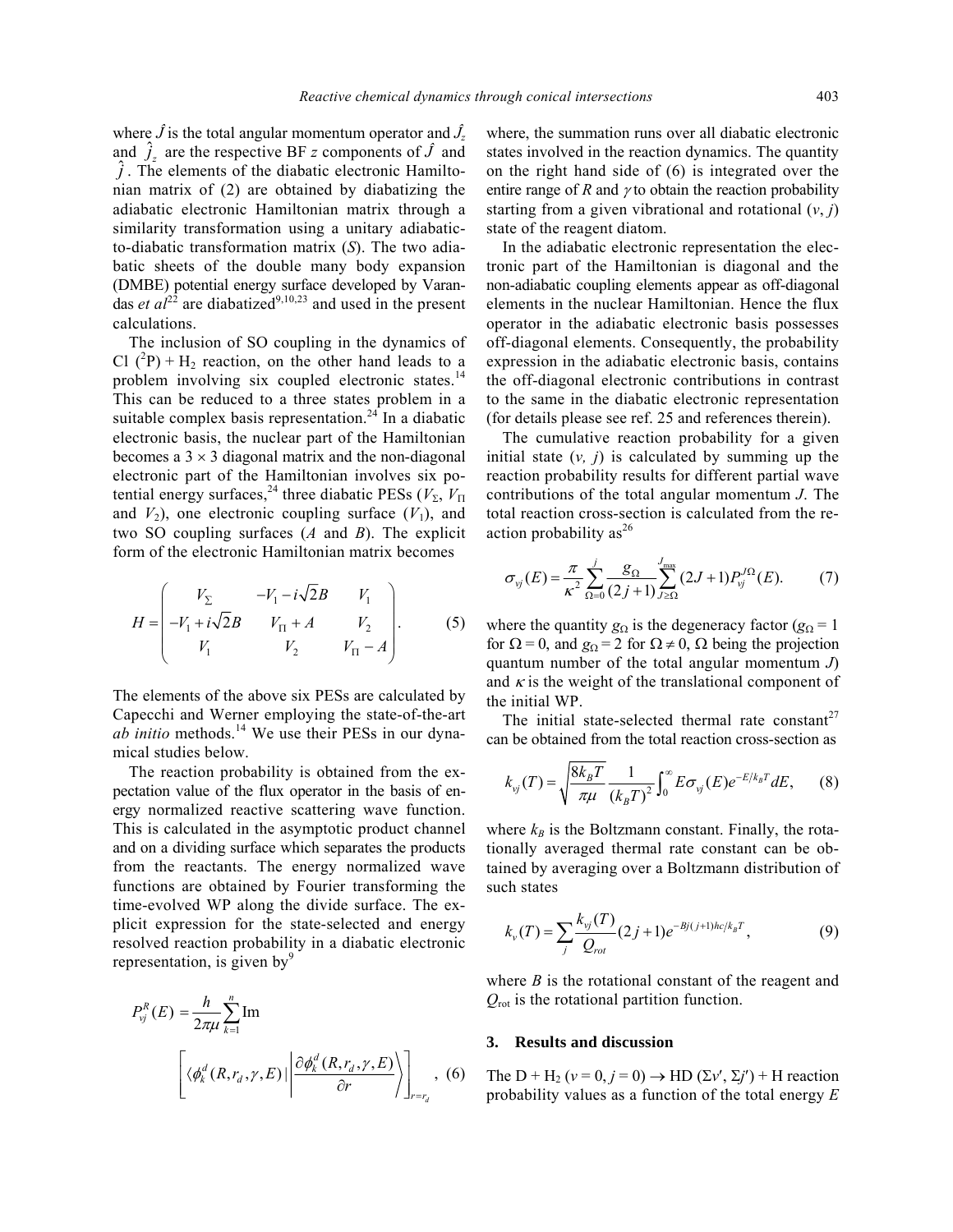(D,  $H_2$  translational +  $H_2$  rovibrational) are plotted in figure 1 for a few selected values of the total angular momentum,  $J = 0$ , 10, 20, 30, 40 and 50 (indicated in the panel) and for  $\Omega = 0$ . The coupled and uncoupled surface results are shown by the solid and dashed lines, respectively. The coupled surface results here refer to those obtained by simulating the nuclear dynamics using the Hamiltonian of (2) and the uncoupled



Figure 1. Total reaction probabilities as a function of the total energy *E* for the D + H<sub>2</sub> ( $v = 0$ ,  $j = 0$ )  $\rightarrow$  HD  $(\Sigma v', \Sigma j')$  + H exchange reaction for the total angular momentum,  $J = 0$ , 10, 20, 30, 40 and 50. The coupled and uncoupled surface results are shown by the solid and dashed lines, respectively.



**Figure 2.** Initial state-selected integral cross-sections of the  $D + H_2$  ( $v = 0, j = 0$ ) reaction as a function of the total energy. The coupled and uncoupled surface results are shown by the solid and dashed lines, respectively. The energetic location of the minimum of the seam of conical intersection occurring at  $\sim$  2⋅74 eV is indicated by an arrow in the abscissa.

surface results are those obtained by simulating the nuclear dynamics on the uncoupled lower adiabatic sheet of the DMBE  $PES<sup>5</sup>$ . The reaction probabilities are calculated up to the three-body dissociation limit of the DH<sub>2</sub> system ( $\sim$  4⋅7eV). As *J* increases, the reaction threshold increases to higher energy values due to an increase in the centrifugal barrier height with *J*. The resonance structures and their energetic locations remain same in both coupled and uncoupled surface results for a given value of *J*. The difference between the coupled and the uncoupled surface reaction probabilities for a fixed value of *J* are nearly zero at low energies. At higher energies near and above the minimum of the CIs, this difference becomes noticeable. With increase in *J*, this difference becomes insignificant.

 The initial state-selected and energy resolved integral reaction cross-sections of  $D + H_2$  ( $v = 0$ ,  $j = 0$ ) reaction are plotted as a function of the total energy and are shown in figure 2. The coupled and uncoupled surface results are shown by the solid and dashed lines, respectively. It can be seen from figure 2 that the reaction cross-section increases with energy reaching a maximum value in the energy range of ~ 2⋅5–3⋅5 eV and then decreases. The difference between the coupled and uncoupled surface results is small at low energies and increases very slightly beyond the energetic minimum of the seam of CIs, occurring at  $\sim$  2⋅74 eV.

 The thermal rate constants obtained for the  $D + H_2$  ( $v = 0$ ,  $j = 0$ ) reaction are shown in figure 3. The coupled and uncoupled surface results are shown by the solid and dashed lines, respectively. Similar



**Figure 3.** Thermal rate constants for the  $D + H_2$  ( $v = 0$ ,  $j = 0$ ) reaction. The coupled and uncoupled surface results are shown by solid and dashed lines, respectively.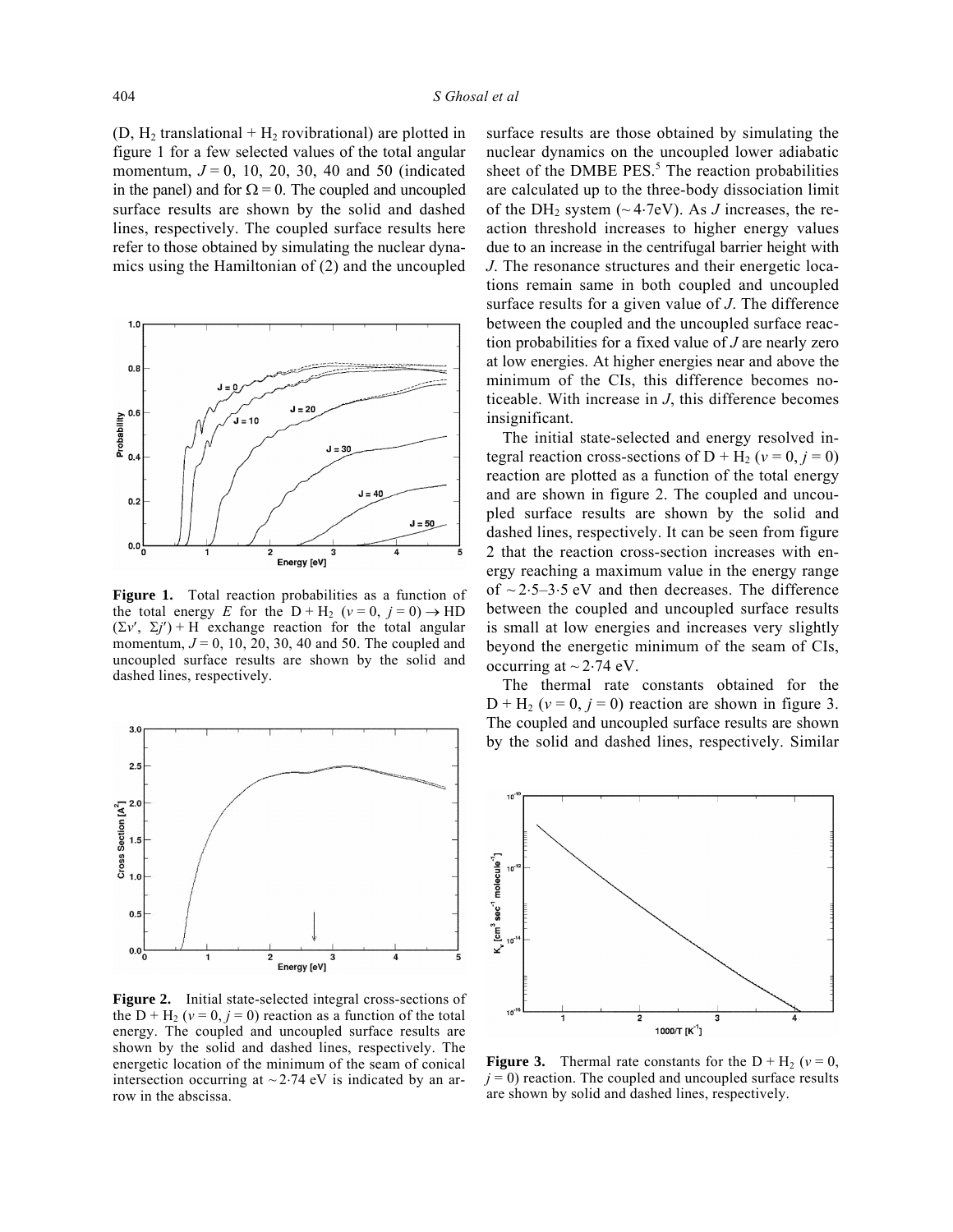to the reaction cross-section, the difference between the coupled and uncoupled surface rate constant results is also very small signifying that the  $D + H_2$  $(v = 0, j = 0)$  reaction dynamics is insensitive to the PES crossings starting from the onset up to the three body dissociation limit.

 We now discuss the reaction probability, reaction cross-section and thermal rate constant results obtained for the Cl  $(^{2}P) + H_2$  ( $v = 0, j = 0$ )  $\rightarrow$  HCl (Σ*v'*,  $\Sigma j'$ ) + H reaction within the CS approximation. To obtain these results, all required WP calculations are carried out in the diabatic electronic representation and by treating  $\Omega$  as a fixed parameter. The reaction probabilities are calculated up to a total energy of 1⋅4 eV and inclusion of partial-wave contribution up to  $J = 58$  are found to be necessary to obtain converged reaction cross-sections in this energy range. The total reaction probabilities on the uncoupled  ${}^{2}\Sigma$ surface of Cl  $(^{2}P) + H_{2}(v = 0, j = 0)$  reaction as a function of the total energy *E* are plotted in figure 4 (solid lines) for a few selected values of the total angular momentum  $J = 0$ , 10, 20, 40 and 50 and for  $\Omega = 0$ . It can be seen that the reaction onset shifts to higher energies with an increase in the total angular momentum, *J*. The sharp resonance structures in the reaction probability for  $J = 0$  are found to become less pronounced with increasing *J* value, revealing a more direct nature of the reaction. On the average the reaction probabilities for higher values of *J* are smaller than the corresponding  $J=0$  results, indicating substantial non-reactive scattering for  $J \neq 0$  collisions.

 In order to examine the effect of the electronic and SO coupling on the above reaction probabilities, we have shown in figure 4 (dashed lines) the energy dependence of the total reaction probability for  $J = 0.5$ , 10⋅5, 20⋅5, 40⋅5 and 50⋅5 and for  $\Omega = 0.5$ obtained in the coupled surface situation (using the Hamiltonian of (5)). In this case the WP is initially located on the reagent asymptote of the  ${}^{2}\Sigma_{1/2}$  diabatic surface. The reaction probability significantly decreases (when compared to the uncoupled surface results) with the inclusion of the electronic and SO coupling in the reaction dynamics. The difference between the uncoupled and coupled surface results also gradually decreases as *J* increases. Here we note that, the results obtained with the electronic coupling alone do not differ much from the uncoupled surface results, hence we do not show them here. The reaction onset in the coupled surface situation shifts more towards higher energy compared to the uncoupled ones. This is due to an increase in the centrifugal barrier height when SO coupling is included. The resonance structures also disappear with increasing *J* in the coupled surface situation.

 The initial state-selected and energy resolved integral reaction cross-sections of the Cl  $(^{2}P) + H_{2}$  $(v = 0, j = 0)$  reaction, as a function of the total energy are shown in figure 5. These cross-sections are calculated by summing up different partial wave contributions with appropriate weights to the reaction probability. The uncoupled and coupled (both electronic and SO) surface results are shown by the solid and dashed lines, respectively. The reaction cross-



**Figure 4.** Same as in figure 1, for the Cl  $(^{2}P) + H_2$  $(v = 0, j = 0)$  reaction, for various values of the total angular momentum, *J* (indicated in the panel). The uncoupled and coupled surface results are shown by the solid and dashed lines, respectively.



**Figure 5.** Same as in figure 2, for the Cl  $(^{2}P) + H_2$  reaction ( $v = 0$ ,  $j = 0$  to 2). The cross-sections obtained in the uncoupled and coupled surface situations are shown by the solid and dashed lines, respectively.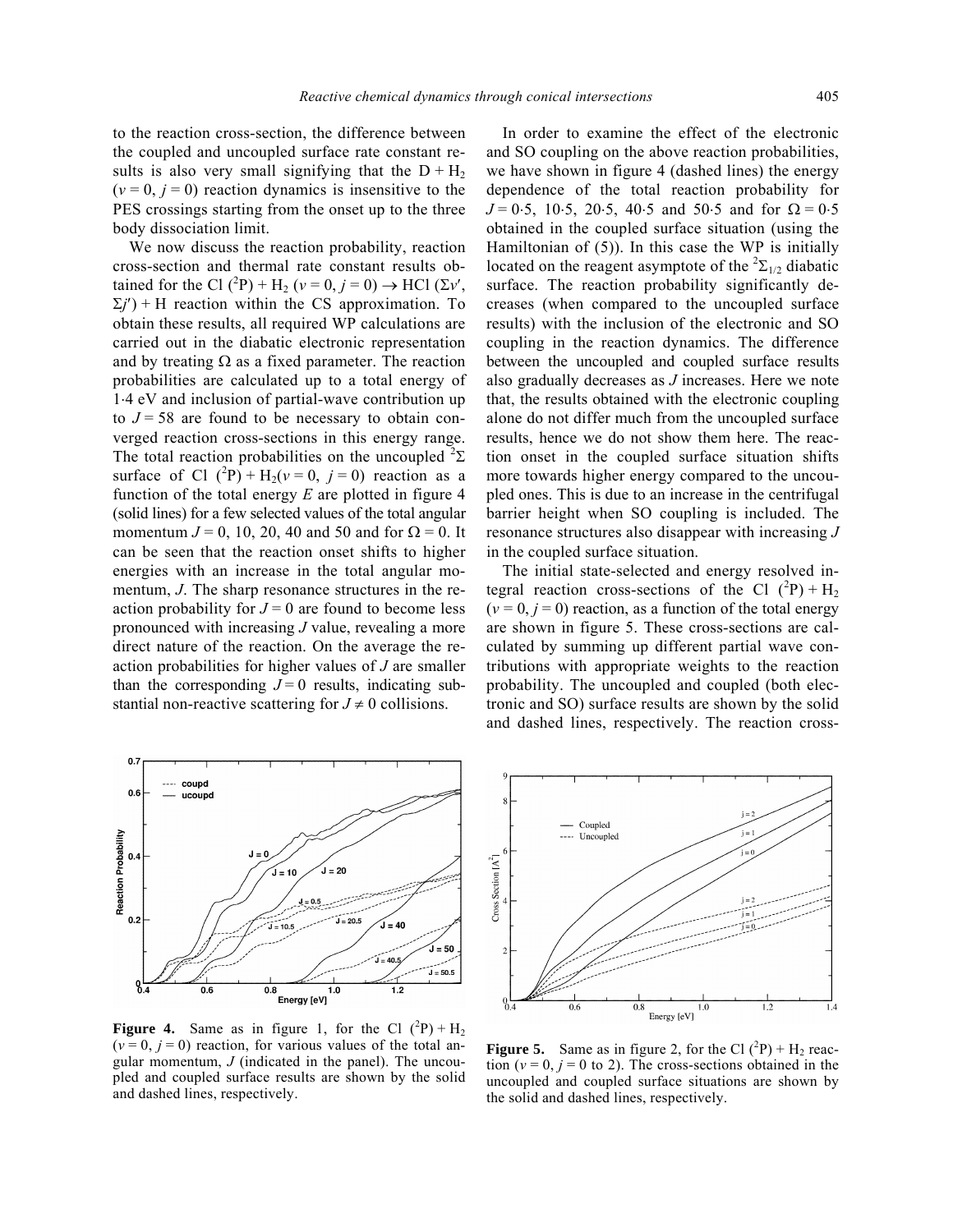

**Figure 6.** Same as in figure 3, for the Cl  $(^{2}P) + H_2$  reaction. Various points on the diagram represent the result form the literature.

sections obtained with rotationally excited reagent  $H_2$  ( $j = 1$  to 2) in its vibrational ground level ( $v = 0$ ) in both uncoupled and coupled surface situations are also shown in the panel. The cross-section results for  $j > 0$  includes contribution from  $\Omega > 0$ , up to a maximum value of  $\Omega_{\text{max}} = \min(j, J)$ , within the CS approximation. It can be seen that the reaction crosssection gradually increases with the total energy in both the coupled and uncoupled surface situations and it also increases with increasing rotational excitation of the reagent H2*.*

 The thermal rate constants obtained by statistically averaging over the rotational states  $j = 0$  to 2 are shown in figure 6 for the Cl  $(^{2}P) + H_{2}$  ( $v = 0$ ) reaction. The result obtained by considering the electronic and SO coupling in the dynamics is shown by the solid line and the same without any coupling in the dynamics is represented by the dashed line. The available experimental $16-18$  and recent theoretical results<sup>19</sup> are shown as different points in the diagram. It can be seen that the thermal rate constants calculated without including any coupling in the dynamics is far from the experimental results whereas the results obtained including the electronic and SO coupling agree well with the experiment. The theoretical rate constants calculated by Manthe *et al*19 using Multi-configuration time-dependent Hatree approach also uses the SO corrected adiabatic  ${}^{2}\Sigma_{1/2}$  PES in the dynamics.

#### **4. Conclusions**

We have presented a brief theoretical account of the electronic non-adiabatic coupling effects on the dy-

namics of  $D + H_2$  and Cl  $(^2P) + H_2$  reactions. The  $D + H<sub>2</sub>$  reaction occurs on the lower adiabatic sheet of its coupled ground electronic manifold whereas, the Cl  $(^{2}P)$  + H<sub>2</sub> reaction occurs in the coupled manifold of three electronic states. In addition to the electronic coupling, the relativistic SO coupling is also important in the dynamics of the latter reaction. The quantum dynamical simulations are carried out on a suitable diabatic electronic basis and by a time-dependent WP propagation approach within the CS approximation. Calculation of the dynamical quantities, e.g. initial state-selected energy resolved total reaction probabilities, integral reaction cross-sections and thermal rate constants are carried out both in the uncoupled and coupled surface situations. The NAC has a minor impact on the dynamics of the  $D + H_2$  exchange reaction but a huge impact of the SO coupling on the of Cl  $(^{2}P)$  + H<sub>2</sub> reaction is observed.

## **Acknowledgement**

This study is supported in part by Council of Scientific and Industrial Research (CSIR), New Delhi. We acknowledge the University Grants Commission (UGC) and CSIR for research fellowships. We also thank UGC (the UPE program) and the Department of Science and Technology, New Delhi (HPCF program) for the computational facilities provided at the University of Hyderabad.

## **References**

- 1. Yang X and Liu K (eds) 2004 *Modern trends in chemical reaction dynamics: Experiment and theory Part I* (Singapore: World-Scientific)
- 2. Althorpe S C and Clary D C 2003 *Annu. Rev. Phys. Chem.* **46** 169
- 3. Domcke W Yarkony and D R Köppel H (eds) 2004 *Conical intersections: Electronic structure dynamics and spectroscopy* (Singapore: World-Scientific)
- 4. Gray S K and Baliant-Kurti G G 1998 *J. Chem. Phys.* **108** 950
- 5. Siegbahn P and Liu B 1978 *J. Chem. Phys.* **68** 2457; Truhlar D G Horowitz C J 1978 *J. Chem. Phys.* **68** 2466; Truhlar D G Horowitz C J 1979 *J. Chem. Phys.* **71** 1514
- 6. Sukiasyan S and Meyer H-D 2001 *J. Phys. Chem.* **105** 2604
- 7. Kendrick B K 2000 *J. Chem. Phys.* **112** 5679; Kendrick B K 2003 *J. Phys. Chem.* **A107** 6739; Kendrick B K 2003 *J. Chem. Phys.* **118** 10502
- 8. Juanes-Marcos J C and Althorpe S C 2005 *J. Chem. Phys.* **122** 204324; Juanes-Marcos J C, Althorpe S C and Erede E 2005 *Science* (*Lodnon*) **309** 1227